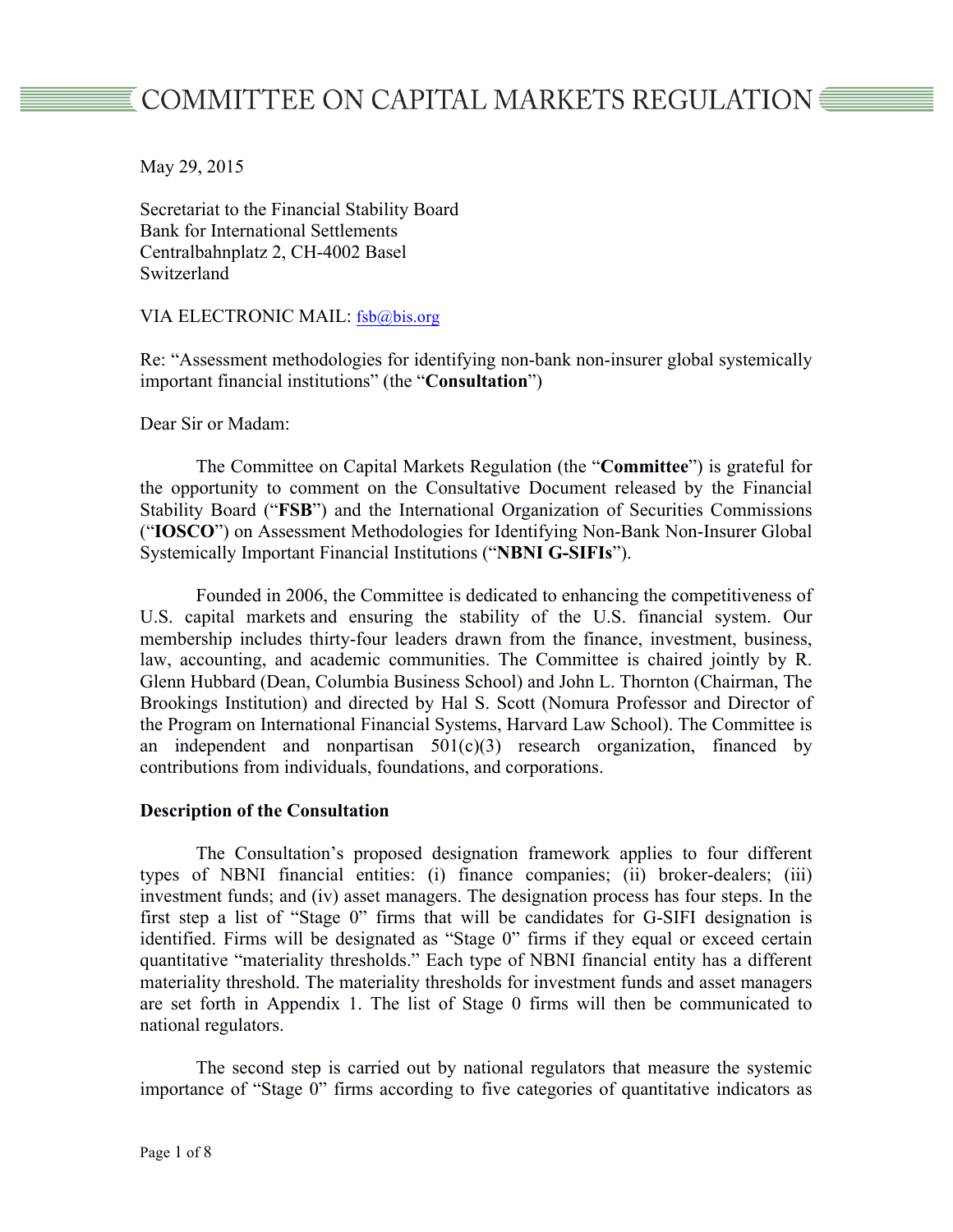proposed by the Consultation: (1) size; (2) interconnectedness; (3) substitutability; (4) complexity; (5) cross-jurisdictional activity. Each type of NBNI has a different set of indicators. The indicators for investment funds and asset managers are also set forth in Appendix 1. In the third step, national regulators provide the FSB and IOSCO with a summary of their findings, and a recommendation to designate or not designate specific firms. The FSB and IOSCO will review this information and "convey its views" to national regulators. The national regulator will then review FSB and IOSCO comments, "conduct follow-up analyses where necessary," and then the national regulators will reach a preliminary designation determination.

#### **Analysis of the Consultation**

The Committee has commented extensively on the issue of SIFI designation with respect to non-banks.<sup>1</sup> We have three primary concerns with the Consultation. First, we believe that asset managers, including managers of registered investment companies and managers of private funds, do not pose systemic risk because their bankruptcy would not set off a chain reaction of financial institution failures. We therefore generally oppose designating these NBNIs as systemically important. Second, our analysis finds that the only asset managers affected by the Consultation are U.S. firms. We do not believe that the FSB is an appropriate forum for determining regulatory policies that will affect a single country.<sup>2</sup> Third, we are concerned that the Consultation uses derivatives gross notional exposure ("GNE") when measuring the size of an investment fund during Stage 0 screening.<sup>3</sup> Notional values are not an accurate measure of risk or size.

*Asset Managers and Investment Funds Should Not be Designated as SIFIs*

 $<sup>1</sup>$  See Letter from Comm. On Capital Mkts. Reg. to Lance Auer, Deputy Assistant Secretary, U.S. Treasury</sup> Dep't (Dec. 19, 2011), http://capmktsreg.org/2011/12/fsoc-comment-regarding-its-authority-to-requiresupervision-and-regulation-of-certain-nonbank-financial-companies/ [hereinafter Dec. 19 Letter], Letter from the Comm. On Capital Mkts. Reg. to Timothy Geithner, Chair, Fin. Stability Oversight Council (Nov. 5, 2010), http://www.capmktsreg.org/pdfs/2010.11.05\_Volcker\_Rule\_letter.pdf, Letter from the Comm. On Capital Mkts. Regulation to Lance Auer, Deputy Assistant Secretary, U.S. Treasury Dep't (Feb. 22, 2011), http://capmktsreg.org/2011/02/fsoc-authority-to-require-supervision-and-regulation-of-certain-nonbankfinancial-companies/, Letter from the Comm. On Capital Mkts. Regulation to Neal Wolin, Chairman, Financial Stability Oversight Council (Feb. 15, 2013),

http://capmktsreg.org/app/uploads/2013/02/FSOC.non-bank.SIFI\_.comment.ltr\_..pdf, Letter from Comm. On Capital Mkts. Reg. to Elizabeth Murphy, Secretary, Securities and Exchange Commission (Nov. 1, 2013), http://capmktsreg.org/app/uploads/2013/11/CCMR-asset-mgr-comment-ltr-2013-11-01.pdf, Letter from Comm. On Capital Mkts. Reg. to the Secretariat of the Financial Stability Board (Apr. 7, 2014), http://capmktsreg.org/app/uploads/2014/05/FSB.IOSCO\_.comment.ltr\_.pdf, Letter from Comm. On Capital mkts. Reg. to the Financial Stability Oversight Council (Mar. 16, 2015),

http://capmktsreg.org/app/uploads/2015/03/2015\_03\_16\_FSOC\_Notice\_on\_Asset\_Management\_Products

Activities.pdf.<br><sup>2</sup> Committee on Capital Markets Regulation (2015) "Nothing but the Facts: FSB-IOSCO Proposal for SIFI Designation." http://capmktsreg.org/app/uploads/2015/03/2015-03-24 Nothing But the Facts FSB asset managers.pdf

 $3$  Section 6.4.1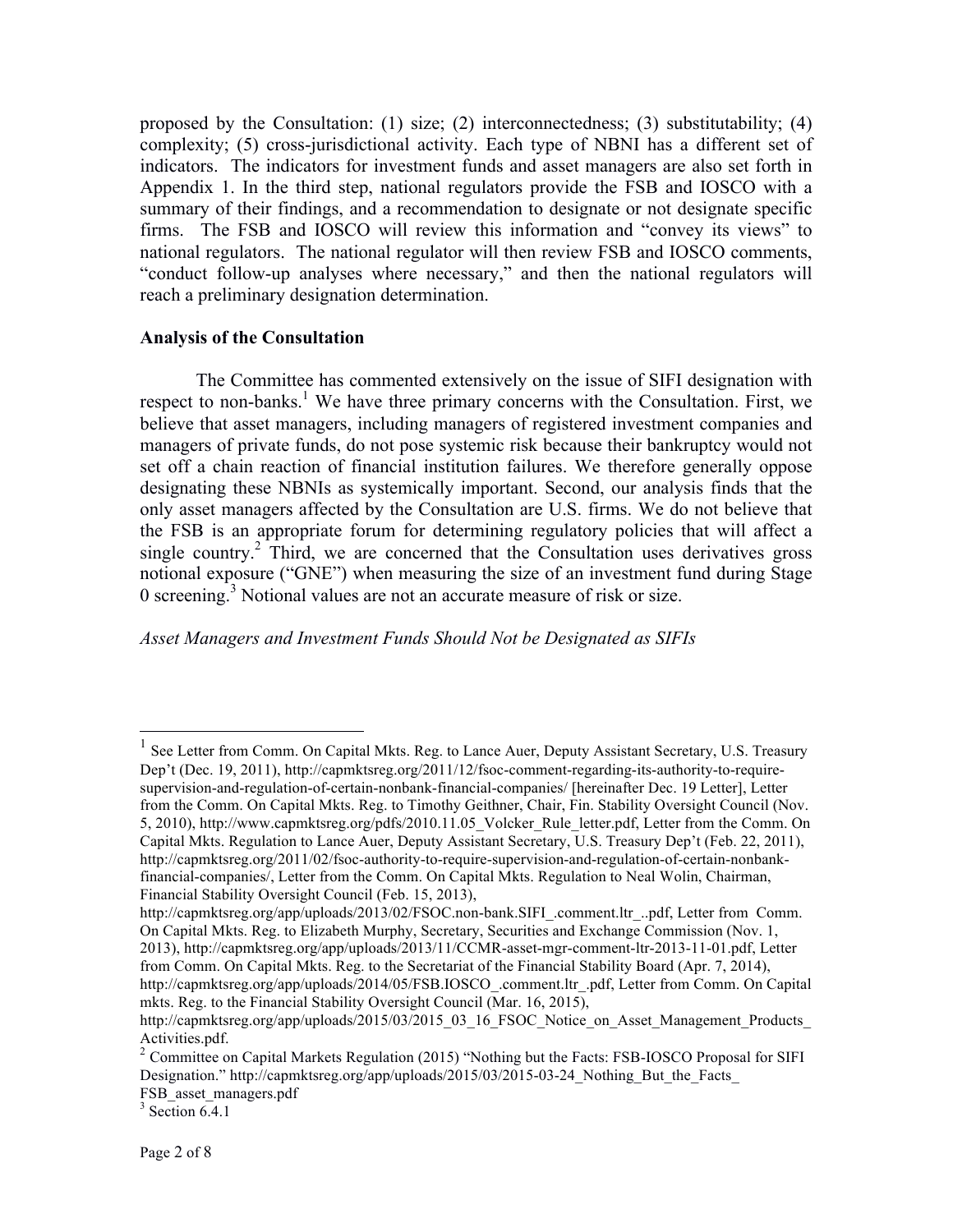The 2008 financial crisis was, at its core, a contagious run on short-term debt.<sup>4</sup> As the Committee has previously stated, investment funds are not a significant source of short-term funding to the financial system, and are therefore unlikely to trigger systemwide instability.<sup>5</sup> Even money market funds do not provide banks with significant quantities of short-term funding. As of March 31, 2015, U.S. money market mutual funds *collectively* provided the largest U.S. bank holding companies with the following funding (expressed as a percent of total assets): Wells Fargo 3.8%; JPMorgan 2.4%; Bank of America 2.3%; Citigroup 1.7%; and, Goldman Sachs  $1.4\%$ .<sup>6</sup>

In the Consultation concern was expressed that widespread redemptions on investment funds could result in the fire sales of assets, which would exacerbate market instability. If this is indeed a problem, it *cannot* be addressed by SIFI designation because investors in designated entities could simply shift their capital to smaller funds that hold similar assets, but would not face the regulatory restrictions imposed on SIFIs.<sup>7</sup>

Whatever the concern with investment funds, there is no case for designating asset management firms as SIFIs. As reflected in our earlier comment letters, an asset management firm's assets under management ("AUM") are not indicative of the systemic risk posed by the firm, because these assets are *owned* by clients and held by a custodian. This means that asset management firms assume no balance sheet risk for the performance of those client assets, and that client assets would not be drawn into the liquidation or bankruptcy of an asset management firm. If an asset management firm fails, this segregation ensures that the resolution process is straightforward from the perspective of investors and involves the reassignment or sale of their assets to another management firm or fund.<sup>8</sup>

The asset management industry is also very diverse, so multiple possibilities exist for dealing with the fund assets of a failed firm. The Herfindahl-Hirschman index—a measure of a market's concentration that assigns a numerical weight based upon the relative size and number of firms in an industry—of the mutual fund industry was 481 as of December 2013.<sup>9</sup> Industries with index numbers below 1000 are considered "unconcentrated."10 Only 25% of global financial assets are actually managed by a third party,<sup>11</sup> so self-management is also an alternative to investing in a fund that is managed by an asset management firm.

Indeed, asset management firms have recently been closed with no systemic consequences. Since 2009, at least four *distressed* asset management firms have ceased

 <sup>4</sup> Scott, H. (2014) "Connectedness and Contagion."

 $^{\rm 5}$ http://capmktsreg.org/app/uploads/2013/02/FSOC.non-bank.SIFI\_.comment.ltr\_.pdf  $^{\rm 6}$ Crane Data.

<sup>&</sup>lt;sup>7</sup> http://capmktsreg.org/app/uploads/2013/02/FSOC.non-bank.SIFI\_.comment.ltr\_.pdf

<sup>8</sup> Non-bank SIFI designation FSB/IOSCO Letter (4/2014) at 7 http://capmktsreg.org/news/committeesubmits-letter-on-non-bank-non-isurer-g-sifi-methodologies-to-fsbiosco/

 $\int_{10}^{9}$  Id.

<sup>&</sup>lt;sup>11</sup> McKinsey & Company. "Strong Performance but Health Still Fragile: Global Asset Management in 2013. Will the Goose Keep Laying Golden Eggs?"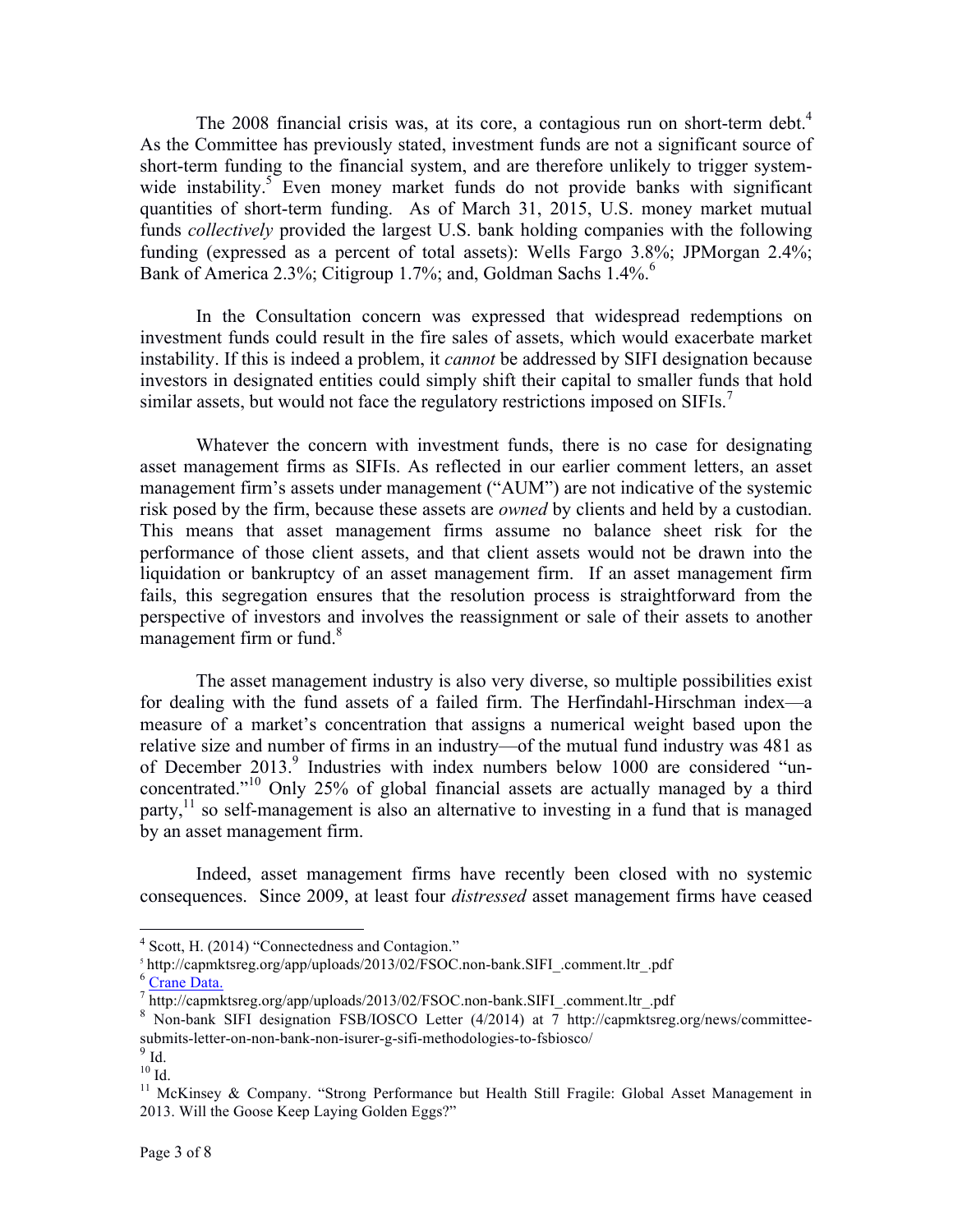operations or substantially restructured their businesses—with no discernable effect on financial stability.12 In 2011, Axa Rosenberg substantially restructured its business after concealing a model error that produced substantial losses. Although the firm's initial \$62 billion AUM declined by nearly one third—a dollar amount almost four times as large as the DTCC-registered credit default swap payments triggered by the bankruptcy of Lehman Brothers<sup>13</sup>—there was no disruption to the broader market.<sup>14</sup>

#### *Asset Management Designation under the Consultation Affects only U.S. Firms*

We are concerned that G-SIFI designation of asset management firms under the Consultation would only apply to U.S. institutions. As illustrated in the figure below, there are 15 investment management firms whose AUM would breach the \$1 trillion materiality threshold for inclusion as a Stage 0 candidate. Of these 15, 11 are affiliated with a global systemically important bank ("G-SIB") or a global systemically important insurer ("G-SII"). The Consultation excludes asset management firms affiliated with a G-SIB or G-SII from designation as a G-SIFI, as these asset management firms are already subject to regulation under a SIFI framework. As demonstrated in Figure 1, the four independent asset managers subject to designation under the Consultation are exclusively U.S. firms. We do not think the U.S. should outsource to the FSB or IOSCO decisions that only affect U.S. firms.

| Rank           | Manager                         | Nationality | Assets (\$ millions)       |
|----------------|---------------------------------|-------------|----------------------------|
|                | <b>BlackRock</b>                | US          | $$4,651,895$ <sup>15</sup> |
| 2              | Vanguard Group                  | US          | $$3,000,000^{16}$          |
| 3              | <b>State Street Global</b>      | US          | $$2,448,000^{17}$          |
| $\overline{4}$ | <b>Fidelity Investments</b>     | US          | $$1,980,000$ <sup>18</sup> |
| 5              | <b>Allianz Global Investors</b> | Germany     | $\sqrt{1,952,462^{19}}$    |
| 6              | J.P. Morgan Chase               | US          | $$1,744,000^{20}$          |
| 7              | <b>BNP</b> Paribas              | France      | $$1,717,000^{21}$          |
| 8              | Bank of New York Mellon         | US          | $$1,710,000^{22}$$         |
| 9              | AXA Group                       | France      | $$1,383,780^{23}$          |
| 10             | <b>Capital Group</b>            | <b>US</b>   | $$1,366,084^{24}$$         |

**Figure 1: Twenty Largest Global Asset Managers in Q1 2015**

<sup>&</sup>lt;sup>12</sup> http://www.sec.gov/comments/am-1/am1-35.pdf<br>
<sup>13</sup> Scott, H. (2014) "Connectedness and Contagion" at 37<br>
<sup>14</sup> Supra at 11.<br>
<sup>15</sup> Blackrock, Annual Report (Form 10-K) 1, 29 (Feb. 27, 2015).<br>
<sup>16</sup> Vanguard Group, *Fast* 

are/fast-facts/.<br><sup>17</sup> State Street Corporation, Annual Report (Form 10-K) 1, 47 (Feb. 20, 2015).<br><sup>18</sup> Fidelity Investments, *Fidelity by the Numbers: Corporate Statistics* (2015), *available at*<br>https://www.fidelity.com/ab

<sup>&</sup>lt;sup>19</sup> Allianz Group, Annual Report (2014) 1, 3. Dollar figure based on current EUR-USD exchange rate.<br><sup>20</sup> JPMorgan Chase & Co., Annual Report (Form 10-K) 1, 102 (Feb. 24, 2015).<br><sup>21</sup> BNP Paribas Securities Services. *Key* 

http://securities.bnpparibas.com/about-us/key-figures.html.<br><sup>22</sup> Bank of New York Mellon, Annual Report (Form 10-K) 1, 2 (Feb. 27, 2015).<br><sup>23</sup> AXA Group, Press Release (March 12, 2015) 1, *available at* 

http://www.axa.com/lib/en/uploads/pr/group/2015/AXA\_PR\_20150312\_b.pdf. Dollar figure based on current EUR-USD exchange rate.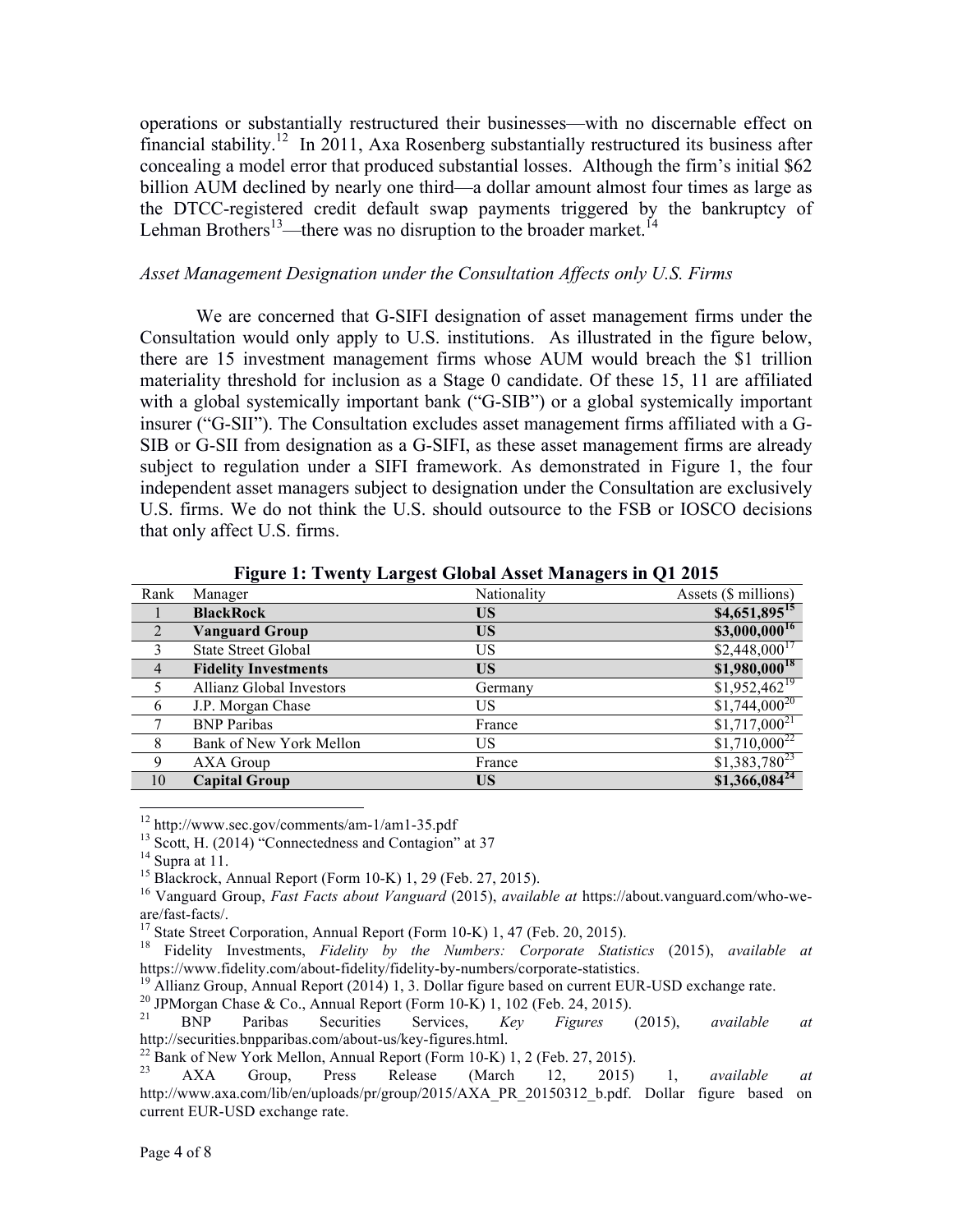| 11 | Deutsche Bank                          | Germany     | $$1,260,000^{25}$$      |
|----|----------------------------------------|-------------|-------------------------|
| 12 | Goldman Sachs Group                    | US          | $$1,180,000^{26}$       |
| 13 | Prudential Financial                   | US          | $$1,180,000^{27}$       |
| 14 | Amundi                                 | France      | $$1,100,000^{28}$$      |
| 15 | <b>UBS</b>                             | Switzerland | $\sqrt{1,032,000^{29}}$ |
| 16 | <b>HSBC</b> Holdings                   | UK          | $$954,000^{30}$         |
| 17 | <b>Northern Trust Asset Management</b> | <b>US</b>   | $$934,000^{31}$         |
| 18 | <b>Wellington Management</b>           | <b>US</b>   | $$892,000^{32}$$        |
| 19 | Natixis Global Asset Management        | France      | $$890,000^{33}$         |
| 20 | <b>Franklin Templeton</b>              | US          | $$880,100^{34}$         |

*\*A highlighted row indicates that an asset manager is unaffiliated with a G-SIB or a G-SII.*

#### *Gross Notional Exposure is an Inappropriate Measure of Both Risk and Size*

With respect to investment funds, we do not believe that derivatives gross notional exposure should relate to SIFI designation, because gross notional exposure is not an accurate or sensible measure of risk, size, interconnectedness, or market footprint. Notional values vary wildly by asset class and duration and ignore netting, collateralization, and clearing status. For example, according to the Bank for International Settlements ("BIS"), the notional value of all outstanding OTC derivatives stood at roughly \$690 trillion after the first half of  $2014$ <sup>35</sup>. This large notional value translated into only around \$17 trillion of gross market value ("GMV"), a measure that, as opposed to notional amounts, is linked to actual market values and risk.<sup>36</sup> Even GMV can overstate risks, as it does not incorporate the risk-reducing effects of netting and collateral. With netting taken into account, global OTC derivatives outstanding produced

 <sup>24</sup> Capital Research and Management Company, Form ADV 1, 5 (Jan. 1, 2015), *available at*  https://www.thecapitalgroup.com/content/dam/cgc/shared-

content/documents/policies/Form\_ADV\_CRMC\_part2A.pdf*.* Figure as of June 30, 2014. 25 Deutsche Bank, *Overview* (2015), *available at* https://fundsus.deutscheawm.com/EN/about-us/who-weare.jsp.<br> $rac{26}{\text{T}}$ 

<sup>26</sup> The Goldman Sachs Group, Inc., *Annual Highlights* 1 (2015), *available at*  http://www.goldmansachs.com/media-relations/press-releases/current/pdfs/2014-q4-results.pdf. 27 Prudential Financial*, By the Numbers* 1 (2015), *available at* 

http://www3.prudential.com/fi/pdf/pfi\_by\_the\_numbers.pdf. <sup>28</sup> Amundi, *Quarterly Key Figures* 1, 2 (2015). Dollar figure based on Amundi calculated EUR-USD

exchange rate.<br><sup>29</sup> UBS, *UBS Corporate Profile 4Q14* 1, 2 (2015).

<sup>&</sup>lt;sup>30</sup> HSBC, Annual Report 1, 106 (2015).<br><sup>31</sup> Northern Trust, *About Northern Trust* (2015), *available at* https://www.northerntrust.com/about-northern-trust.

<sup>&</sup>lt;sup>32</sup> Wellington Management, *Facts and Figures* (2015), *available at* https://www.wellington.com/en/factsand-figures. As of September 30, 2014.<br><sup>33</sup> Natixis Global Asset Management, *Key Figures* (2015), *available at* 

http://ngam.natixis.com/global/1250190074395/Key+Figures.

<sup>34</sup> Franklin Resources, Inc., *Franklin Resources Inc. Announces Month-End Assets Under Management*  (Mar. 9, 2015), *available at* http://phx.corporate-ir.net/phoenix.zhtml?c=111222&p=irolnewsArticle&ID=2023990.<br><sup>35</sup> http://www.bis.org/publ/otc\_hy1411.pdf at 15 Table 1

 $36$  Id at 2. BIS states "The gross market value represents the maximum loss that market participants would incur if all counterparties failed to meet their contractual payments and the contracts were replaced at current market prices."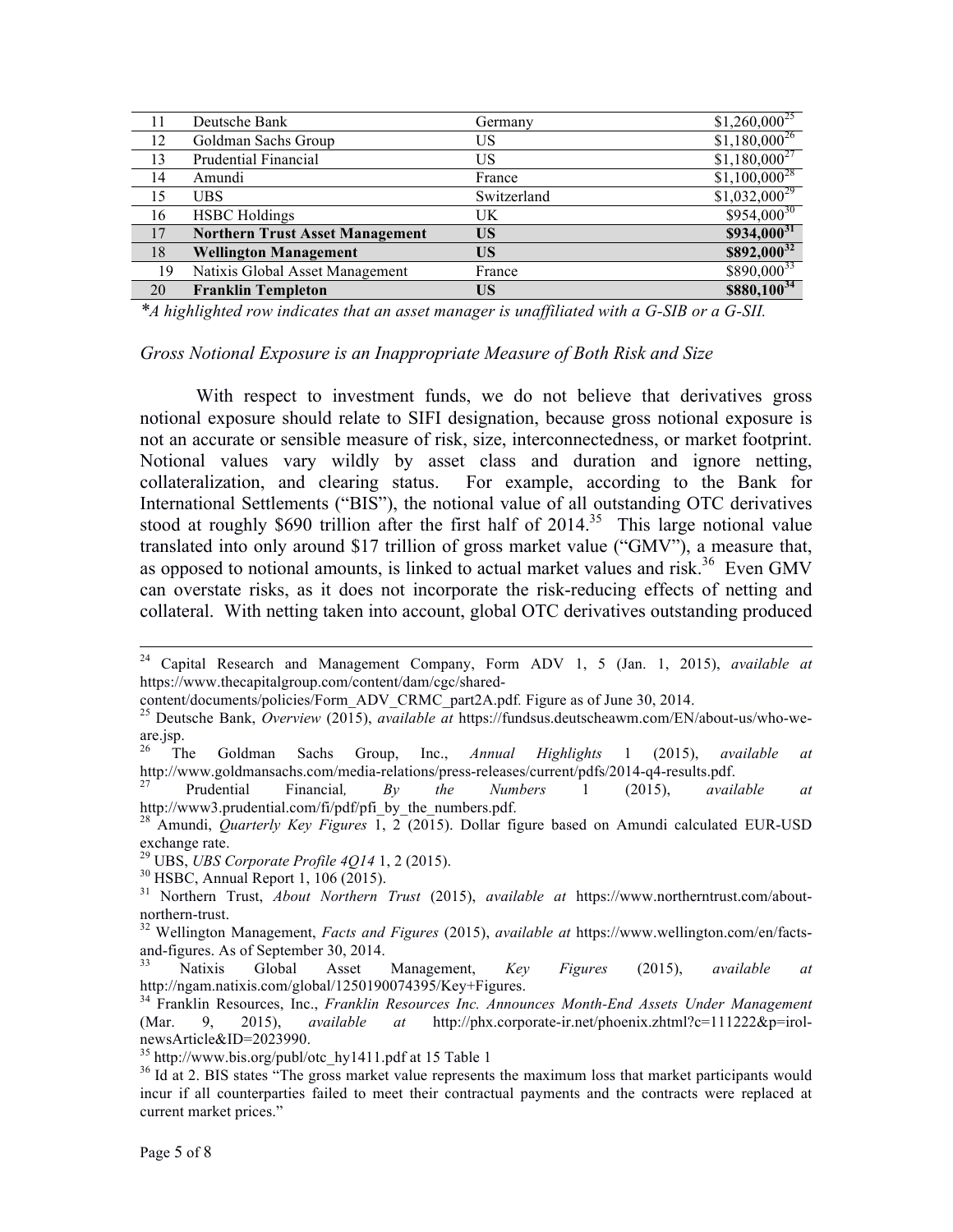only \$2.8 trillion in gross credit exposure ("GCE").<sup>37</sup> This value is further reduced when the risk reducing effects of collateral are considered. Until 2012, the International Swaps and Derivatives Association published annual estimates of GCE, adjusted for collateral. The group found that, after adjusting for collateral, adjusted GCE was generally around 70% lower than raw GCE.<sup>38</sup> For example, in 2012 \$3.9 trillion in raw GCE fell translated to just \$1.1 trillion of adjusted  $\overline{GCE}^{39}$  The global regulatory community has clearly recognized that notional value of derivatives is not the appropriate metric for measuring market risk or counterparty risk, among others. In the interest of regulatory efficiency, we suggest that the FSB look to all such existing measures, which themselves are the product of considerable deliberations by international and domestic regulatory bodies.

\* \* \* \* \*

Thank you very much for your consideration of our views. Should you have any questions or concerns, please do not hesitate to contact the Committee's Director, Prof. Hal S. Scott (hscott@law.harvard.edu) or the Executive Director of Research, John Gulliver (jgulliver@capmktsreg.org) at your convenience.

Respectfully submitted,

Robert Glenn Hubbard

R. Glenn Hubbard CO-CHAIR

John P. TZ

Hal S. Scott DIRECTOR

John L. Thornton CO-CHAIR

<sup>&</sup>lt;sup>37</sup> Id.<br><sup>38</sup> http://www2.isda.org/functional-areas/research/studies<br><sup>39</sup>http://www2.isda.org/attachment/NTY4MQ==/ISDA%20Year-End%202012%20Market%20 Analysis%20FINAL.pdf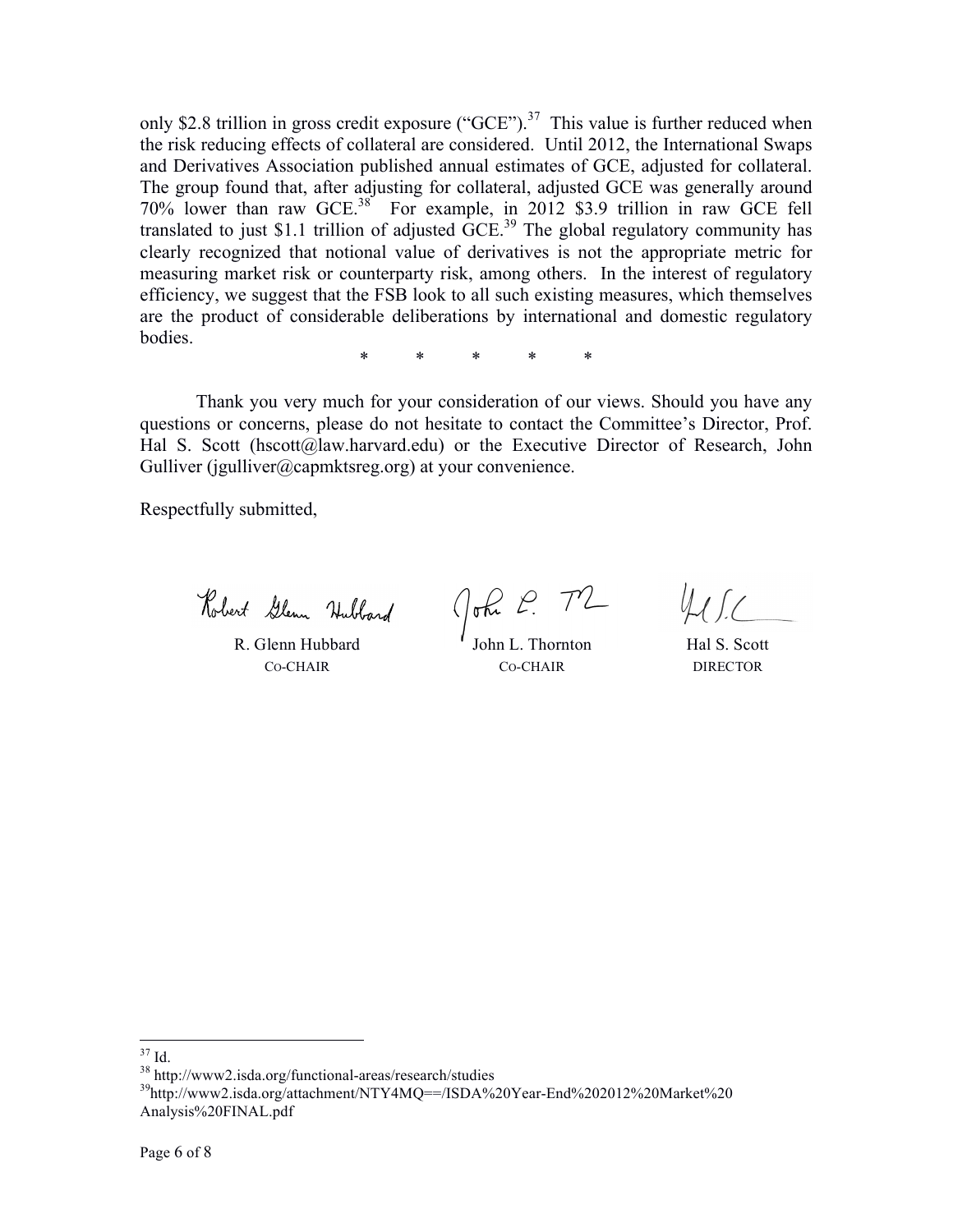## **Appendix 1: Materiality Thresholds for Inclusion in Stage 0 Candidate List**

#### **Investment Funds (Section 6)**

Applies to open-end and closed-end funds, i.e. MMFs, ETFs, hedge funds, private equity funds, and venture capital.

| <b>Materiality Threshold</b> | For "private funds" i.e. hedge funds and private equity.<br>$\bullet$<br>\$400bn Gross Notional Exposure <sup>40</sup> ("GNE")<br>$\circ$<br>Two options are being considered for "traditional investment<br>funds."<br>NAV $>=$ \$30bn and balance sheet leverage $>=$ 3 or<br>$\circ$<br>$NAV = $100b$<br>Gross assets under management $\ge$ \$200bn except<br>$\circ$<br>funds with substitutability ratio <sup>41</sup> $\leq$ 0.5% or fire sale<br>ratio <sup>42</sup> <= $5\%$ |
|------------------------------|---------------------------------------------------------------------------------------------------------------------------------------------------------------------------------------------------------------------------------------------------------------------------------------------------------------------------------------------------------------------------------------------------------------------------------------------------------------------------------------|
| $(1)$ Size                   | $NAV = Net AUM$<br>$\bullet$                                                                                                                                                                                                                                                                                                                                                                                                                                                          |
|                              | Gross notional exposure for hedge funds                                                                                                                                                                                                                                                                                                                                                                                                                                               |
| (2) Interconnectedness       | Ordinary balance sheet leverage<br>٠<br>Leverage computed as (Total Borrowings + NAV)/NAV<br><b>GNE/NAV</b><br>$\bullet$<br>Collateral posted / NAV<br><b>NCCE</b><br>$\bullet$<br>NCCE to G-SIFIs<br>$\bullet$<br>Nature of investors in fund (e.g. are they G-SIFIs?)<br>٠                                                                                                                                                                                                          |
| (3) Substitutability         | Daily trading volume of fund compared to overall daily<br>$\bullet$<br>trading volume in the same market segment.<br>Holdings of fund assets compared to overall daily trading<br>$\bullet$<br>volume in the same asset class.<br>NAV compared to size of underlying market.<br>$\bullet$                                                                                                                                                                                             |
| (4) Complexity               | Derivatives not centrally cleared / total fund trading volume<br>$\bullet$<br>Fraction of collateral posted by counterparties that has been<br>$\bullet$<br>re-used by fund<br>Fraction of portfolio using HFT strategies<br>٠<br>Portfolio liquidity profile<br>Unencumbered cash / GNE<br>$\bullet$<br>Unencumbered cash / NAV<br>Amount of illiquid assets<br>٠                                                                                                                    |
| (5)Cross-Jurisdiction        | Number of jurisdictions in which fund invests<br>Number of jurisdictions in which fund is sold / listed<br>Number of jurisdictions where fund has counterparties                                                                                                                                                                                                                                                                                                                      |

# **Asset Managers (Section 7)**

<sup>&</sup>lt;sup>40</sup> GNE is sum of all longs and all shorts. For derivatives, notional is used, although the Consultation includes an undefined "delta adjustment."

<sup>&</sup>lt;sup>41</sup> Substitutability ratio "can be defined as the fund's trading volume in relation to the daily trading volume of the underlying asset class."

 $42$  Fire sale ratio "can be defined as the extent to which the total net AUM of the fund could easily be absorbed, in a stressed market scenario, by the daily trading volume of the underlying asset class."